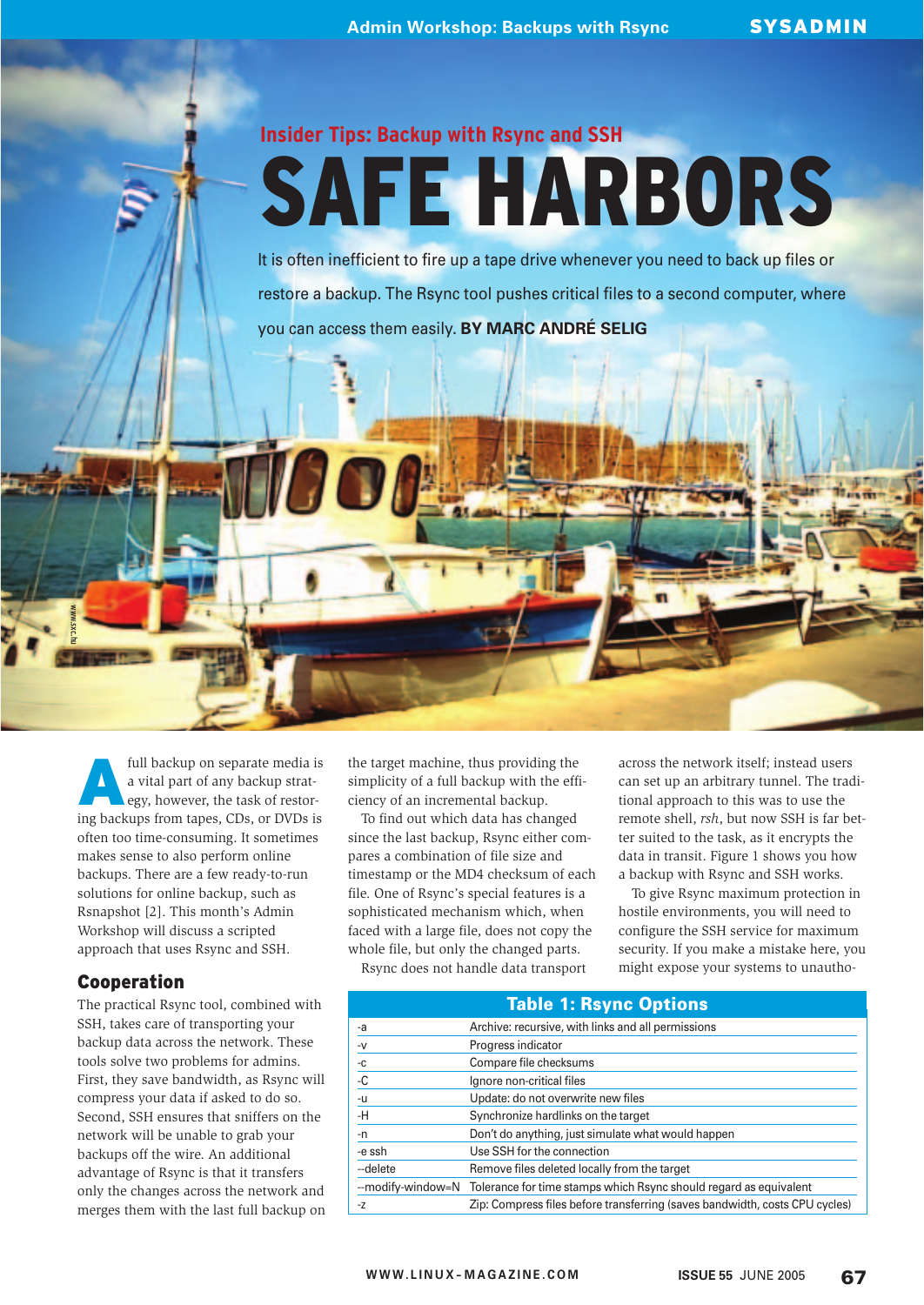rized access. As the legitimate successor to the remote shell, SSH is mainly used for remote administration. Invoking *ssh user@hostname* will take the user to a shell prompt on the computer *hostname*.

# Keys Preferred

Without specific instructions, SSH will default to checking the user password for authentication purposes. Additionally, the server where the user is logging in will be expected to identify itself. SSH uses cryptographic algorithms to handle this. Assuming the entities involved in the transaction have all authenticated correctly, the data is encrypted and pushed across the wire.

Admins do not typically want to launch backup scripts manually just because they need to enter their SSH passwords. Launching backup jobs is typically the domain of cron. A password prompt is a big drawback here. To avoid the prompt, admins can opt for an authentication mode that uses an asymmetric keypair for authentication rather than passwords. The keypair, which comprises a public and a private key, uniquely identifies a specific user.

The *ssh-keygen -t dsa* command generates an asymmetric DSA keypair. The private key, which the program stores in *~/.ssh/id\_dsa* by default, stays on the local machine. Users need to copy the public key, *~/.ssh/id\_dsa.pub*, to all computers where they need to log on. To do so, simply store the content of the public key on the target machine as *~/.ssh/authorized\_keys*. This file can hold multiple keys, to account for scenarios where users have multiple keypairs.

From now on, authentication will be handled by the more secure asymmetric key approach. The root user is not typically allowed to log on remotely. The SSH daemon will ignore a file called */root/.ssh/authorized\_keys*. If admins want to allow a remote SSH root login, they can set the *PermitRootLogin* vari-

#### **Listing 1: Unsafe Backup**

01 #!/bin/sh

 $0<sub>2</sub>$ 

03 . ~mas/tmp/agent.sh 04 /usr/ bin/rsync -rlptH --delete / Users/ backupuser@backuphost:/ export/backup

able in the */etc/ssh/sshd\_config* file to *yes*.

# Automatic Login

The *ssh-keygen* program prompts the user for a passphrase when generating keypairs. The passphrase is used to encrypt the private key. This prevents an attacker who has compromised the user's home directory from using the private key to log in to other machines.

Of course, you can't supply a passphrase to an automatic script. For this reason, *ssh-keygen* is quite happy for the user not to enter a passphrase, although this does leave the private key exposed on the local hard disk. A more secure approach would be to use an SSH agent. The agent decrypts private keys after entering the passprhase and stores the keys in RAM. If you have access to the *sshagent* running on the system, you can use the private key. But attackers would need to read the main memory to compromise the passphrase.

If you want to use the agent for cron and other scripts, you can either call *ssh-agent* once at boot time, or after booting, and pipe the results into a file. The file will then have the two environmental variables that SSH needs to access the agent. Admins will normally want to add the file to their environments using the *.* command; this is then followed by *ssh-add* and the passphrase. The agent then has the private key safely stored in memory:

\$ ssh-agent >~mas/tmp/agent.sh \$ . ~mas/tmp/agent.sh Agent pid 21681 \$ ssh-add

Enter passphrase for  $\overline{z}$ /Users/mas/.ssh/id\_dsa:  $\hat{\zeta}$ 

Programs requiring access to the agent just need the simple file.

# Tunneling with Rsync

In addition to a simple login on a remote machine, SSH provides an extremely important service to the backup system. It passes any data it receives via the pipe across the encrypted connection to the remote SSH daemon.

This allows you to copy a directory to another computer with a single command: *cd directory && tar cf - . | ssh user@computer tar xf -*. The file created by tar is piped to SSH and SSH forwards it to the remote SSH daemon, which then calls tar to unpack the archive again. Rsync makes use of this approach. The *-e ssh* parameter tells Rsync to pass any files to SSH. As an alternative, you could set the *RSYNC\_RSH* environmental variable:

\$ RSYNC RSH=ssh

To avoid setting the variable manually, you can simply add the two lines shown above to *.bashrc* in the user's home directory. For cron jobs, admins need to set the variable in the appropriate crontab. *-a*, for archive mode, is another important Rsync option. This option tells Rsync to transfer all the specified directories, including subdirectories, files, symlinks, permissions and timestamps, owners, groups, and device files. *-v* is another useful option, which displays



**Figure 1: Rsync creates backups and uses SSH to send them to a second machine. SSH uses a simple pipe to accept the data. At the other end, the SSH daemon passes the backup to the Rsync process. Rsync does not transfer unchanged files, thus saving bandwidth.**

<sup>\$</sup> export RSYNC RSH